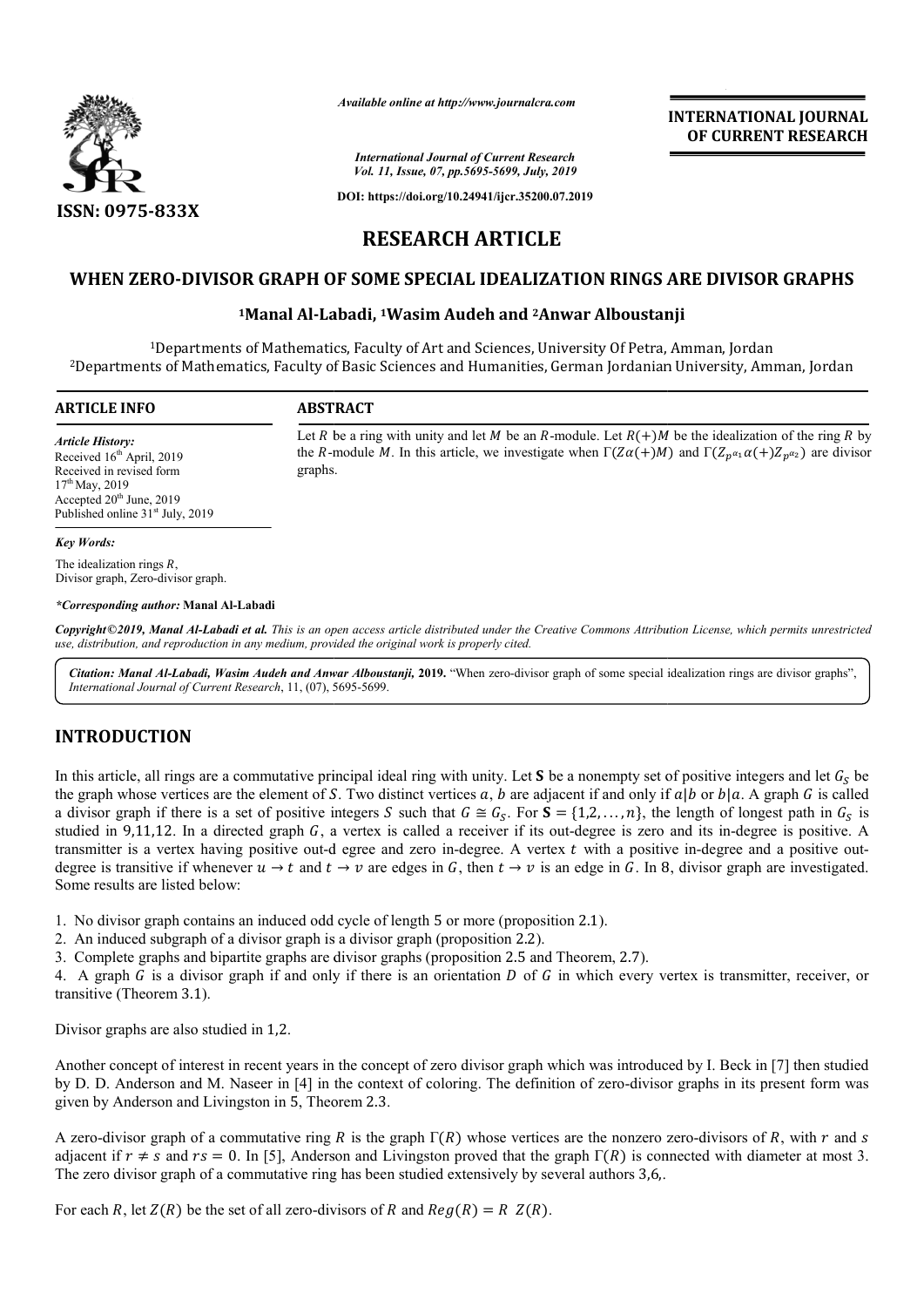Let *M* be an *R*- module. Consider  $R(+)M = \{(a, m): a \in R(+)M\}$  and let  $(a, m)$  and  $(b, n)$  be two elements of  $R(+)M$ . Define  $(a, m) + (b, n) = \{(a + b, m + n)\}$  and  $(a, m)(b, n) = (ab, an + bm)$ . Under this definition  $R(+)M$  becomes a commutative ring with unity. Call this ring the idealization ring of  $M$  in  $R$ . For more details, one can look in [10].

Let G be a graph with the vertex set  $V(G)$ . The degree of a vertex v in a graph G is the number of edges incident with v. The degree of a vertex v is denoted by deg(v). The complete graph of order n is denoted by  $K_n$ , is a graph with n vertices in which any two distinct vertices are adjacent. A star graph is a graph with a vertex adjacent to all other vertices and has no other edges. Recall that a graph  $G$  is connected if there is a path between every two distinct vertices. For every pair of distinct vertices  $x$  and  $y$  of  $G$ , let  $d(x, y)$  be the length of the shortest path from x to y and if there is no such a path we define  $d(x, y) = \infty$ . The diameter of G,  $diam(G)$ , is the supremum of the set  ${d(x, y): x}$  and y are distinct vertices of G.

In our investigation, we start with the following result.

The following result (Figure 1) which was given in 8 as example of a graph which is not divisor graph.



**Figure 1. A graph which is not a divisor graph**

### **2** Divisor graph of  $\Gamma(Z\alpha(+)M)$

In this section, we give when  $\Gamma(Z\alpha(+)M)$  is a divisor graph, where  $Z\alpha = Z(+)Z$  is called the ring of dual numbers over the ring of integers. It is clear that  $M \cong Z_n$  is a  $Z\alpha$ -module with the modulo operation defined by  $(a + bx)m = am$ . We start with the following Lemma which was given in 3.

**Lemma 1** *The zero divisor graph of*  $Z\alpha(+)Z_n$ ,  $Z^*(Z\alpha(+)Z_n) = V_1 \cup V_2 \cup V_3$ , where  $V_1 = \{(0, m): m \in Z_n^*\}$ .  $V_2 = \{(a,t): a \in \mathbb{Z}^*\alpha, t \in \mathbb{Z}_n^*\}$  and for some  $m \in \mathbb{Z}_n^*\}$  we have  $am = 0\}$ .

$$
V_3 = \{(a, t): a \in^* (Z\alpha), t \in Z_n\}
$$

In our investigation, when  $M \cong Z_{p_1, p_2, p_3}$ , where  $p_1, p_2$  and  $p_3$  are three distinct primes.

**Theorem 1** *If M is isomorphic to*  $Z_{p_1p_2p_3}$ *, then*  $\Gamma(Z[\alpha](+)M)$  *is not a divisor graph.* 

*Proof.* Assume that  $M \cong Z_{p_1p_2p_3}$ . Then we have the following induced subgraph of  $\Gamma(Z\alpha(+)M)$  (Figure 1). Let  $a = (0, p_2p_3)$ ,  $d = (p_3, 0), b = (0, p_1p_3), e = (p_1, 0), c = (0, p_1p_2)$  and  $f = (p_2, 0)$ . Then  $\Gamma(Z\alpha(+)M)$  is not a divisor graph.

**Corollary 1** If M is isomorphic to  $Z_{p_1^{a_1}p_2^{a_2}p_3^{a_3}}$ ,  $\alpha_1$ ,  $\alpha_2$ ,  $\alpha_3 \geq 2$ , then  $\Gamma(Z\alpha(+)M)$  is not a divisor graph.

**Theorem 2** If M is isomorphic to  $Z_{p_1^{\alpha_1}p_2^{\alpha_2}}$ ,  $\alpha_1$ ,  $\alpha_2 \ge 2$ , then  $\Gamma(Z\alpha(+)M)$  is not a divisor graph.

*Proof.* Assume that  $M \cong Z_{p_1^{\alpha_1} p_2^{\alpha_2}}$ . Then we have the following induced subgraph of  $\Gamma(Z\alpha(+)M)$  (Figure 1). Let  $\alpha =$  $(0, p_1^{\alpha_1-1} p_2^{\alpha_2-1}), d = (p_1^{\alpha_1}, 0), b = (0, p_1^{\alpha_1}), e = (p_1 p_2, 0), c = (0, p_2^{\alpha_2})$  and  $f = (p_2^{\alpha_2}, 0)$ . Then  $\Gamma(Z\alpha(+)M)$  is not a divisor graph.

**Theorem 3** *If*  $M \cong Z_p$ , *then*  $\Gamma(Z\alpha(+)M)$  *is a divisor graph.* 

*Proof.* If  $M \cong Z_p$ , then  $\Gamma(Z\alpha(+)Z_p) = V_1 \cup V_2 \cup V_3$ . Where  $V_1 = \{(0, v): v \in Z_p^*\}$ ,  $V_2 = \{(bx, v): b \in Z^*, v \in Z_p\}$ ,  $V_3 =$  $\{(pk + bx, v): k, b \in \mathbb{Z}^*, v \in \mathbb{Z}_p\}$ . Let  $s_1, ..., q_1, ...$  and  $l_1, ...$  be distinct odd primes. Then define the function  $f: V(G) \to N$  by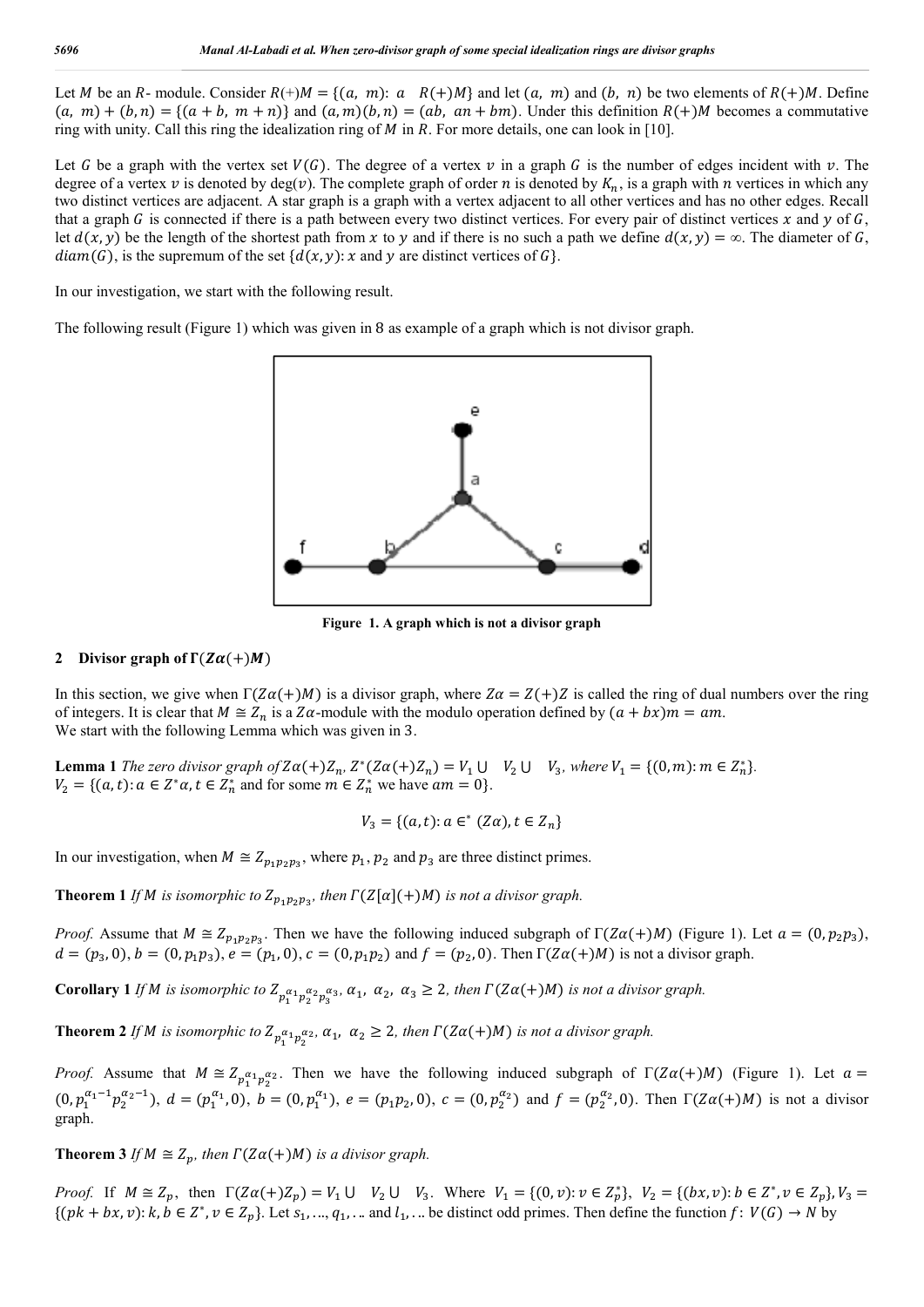$$
f(x,y) = \begin{cases} \prod_{i=1}^{p} 2^{i} & , & (x,y) = (0, v_{i}) \\ 2^{p} \times \prod_{i=1}^{\infty} 5^{i} & , & (x,y) = (b_{i}x, v) \\ 2^{p} \times \prod_{i=1}^{\infty} S_{i} & , & (x,y) = (pk_{i} + bx, v) \end{cases}
$$

Then f is a one to one function such that  $(x, y)(\alpha, \beta) = (0, 0)$  if and only if  $f(x, y)$  divides  $f(\alpha, \beta)$  or  $f(\alpha, \beta)$  divides  $f(x, y)$ . Hence  $\Gamma(Z\alpha(+)Z_p)$  is a divisor graph.

**Theorem 4** *If*  $M \cong Z_{n^2}$ , then  $\Gamma(Z\alpha(+)M)$  is a divisor graph.

*Proof.* If  $M \cong Z_{p^2}$ , then  $\Gamma(Z\alpha(+)Z_{p^2}) = V_1 \cup V_2 \cup V_3$ . Where  $V_1 = \{(0, v): v \in Z_{p^2}^*\}$ ,  $V_2 = \{(bx, v): b \in Z^*, v \in Z_{p^2}\}$ ,  $V_3 =$  $\{(pk + bx, v): k, b \in \mathbb{Z}^*, v \in \mathbb{Z}_{p^2}\}.$  Let u be a unit in  $\mathbb{Z}_{p^2}$  and v is an arbitrary element in  $\mathbb{Z}_{p^2}$  and let  $s_1^1, \ldots, q_1^1, \ldots$  be distinct odd primes. Then define the function  $f: V(G) \rightarrow N$  by

$$
f(x,y) = \begin{cases} \prod_{i=1}^{k} 2^{i} & , & (x,y) = (0, u_{i}) \\ 2^{k} \times \prod_{j=1}^{\infty} 3^{j} & , & (x,y) = (b_{j}x, v) \\ \prod_{m=1}^{\infty} S_{m}^{j} & , & (x,y) = (pk_{m} + b_{j}x, v) \\ 2^{k} \times \prod_{m=1}^{\infty} q_{m} & , & (x,y) = (p^{2}k_{m} + bx, v) \\ \prod_{r=1}^{k} 2^{k+r} \times \prod_{j=1}^{\infty} 3^{j} \times \prod_{m=1}^{\infty} q_{m} \times \prod_{m=1}^{\infty} S_{m}^{j} & , & (x,y) = (0, \quad pk_{r}) \end{cases}
$$

Then f is a one to one function such that  $(x, y)(\alpha, \beta) = (0, 0)$  if and only if  $f(x, y)$  divides  $f(\alpha, \beta)$  or  $f(\alpha, \beta)$  divides  $f(x, y)$ . Hence  $\Gamma(Z[\alpha](+)Z_{p^2})$  is a divisor graph.

**Corollary 2** *If*  $M \cong Z_{p} t$   $t \geq 2$ *, then*  $\Gamma(Z\alpha(+)M)$  *is a divisor graph.* 

**Theorem 5** *If M* isomorphic to  $Z_{p_1p_2}$ , then  $\Gamma(Z\alpha(+)Z_{p_1p_2})$  is a divisor graph.

*Proof.* If  $M \cong Z_{p_1p_2}$ , then  $\Gamma(Z\alpha(+)Z_{p_1p_2}) = V_1 \cup V_2 \cup V_3$ . Where  $V_1 = \{(0, v): v \in Z_{p_1p_2}^*$ ,  $V_2 = \{(bx, v): b \in Z^*$ ,  $v \in Z_{p_1p_2}^*$  $Z_{p_1p_2}$ ,  $V_3 = \{(p_1k + bx, v), p_2k + bx, v): b, k \in \mathbb{Z}^*, v \in Z_{p_1p_2}\}$ . Let u is a unit in  $Z_{p_1p_2}$ , v arbitrary element in  $Z_{p_1p_2}$ , let  $s_1^1$ , ...,  $q_1^1$ , ... and  $l_1^1$ , ... be distinct odd primes and  $v$  is arbitrary element in  $Z_{p_1p_2}$ . Then define the function  $f: V(G) \to N$  by

$$
f(x,y) = \begin{cases} \prod_{i=1}^{k} 2^{i} & , & (x,y) = (0, p_{2}k_{i}) \\ 2^{k} \times \prod_{j=1}^{m} 3^{j} & , & (x,y) = (0, u_{j}) \\ 2^{k} \times 3^{m} \times \prod_{l=1}^{\infty} 5^{l} & , & (x,y) = (b_{l}x, v) \\ 2^{k} \times \prod_{i=1}^{\infty} q_{i}^{j} & , & (x,y) = (p_{1}k_{i} + b_{j}x, v) \\ 2^{i} \prod_{i=1}^{\infty} s_{i}^{j} & , & (x,y) = (p_{1}p_{2}k_{i} + b_{j}x, v) \\ \prod_{i=1}^{\infty} l_{i}^{j} & , & (x,y) = (p_{2}k_{i} + b_{j}x, v) \\ 2^{k} \times 3^{m} \times \prod_{i=1}^{\infty} 5^{i} \times \prod_{i=1}^{\infty} q_{i}^{j} \times \prod_{l=1}^{\infty} s_{i}^{j} \times \prod_{i=1}^{\infty} l_{i}^{j} & , & (x,y) = (p_{1}k_{i} + b_{j}x, v) \end{cases}
$$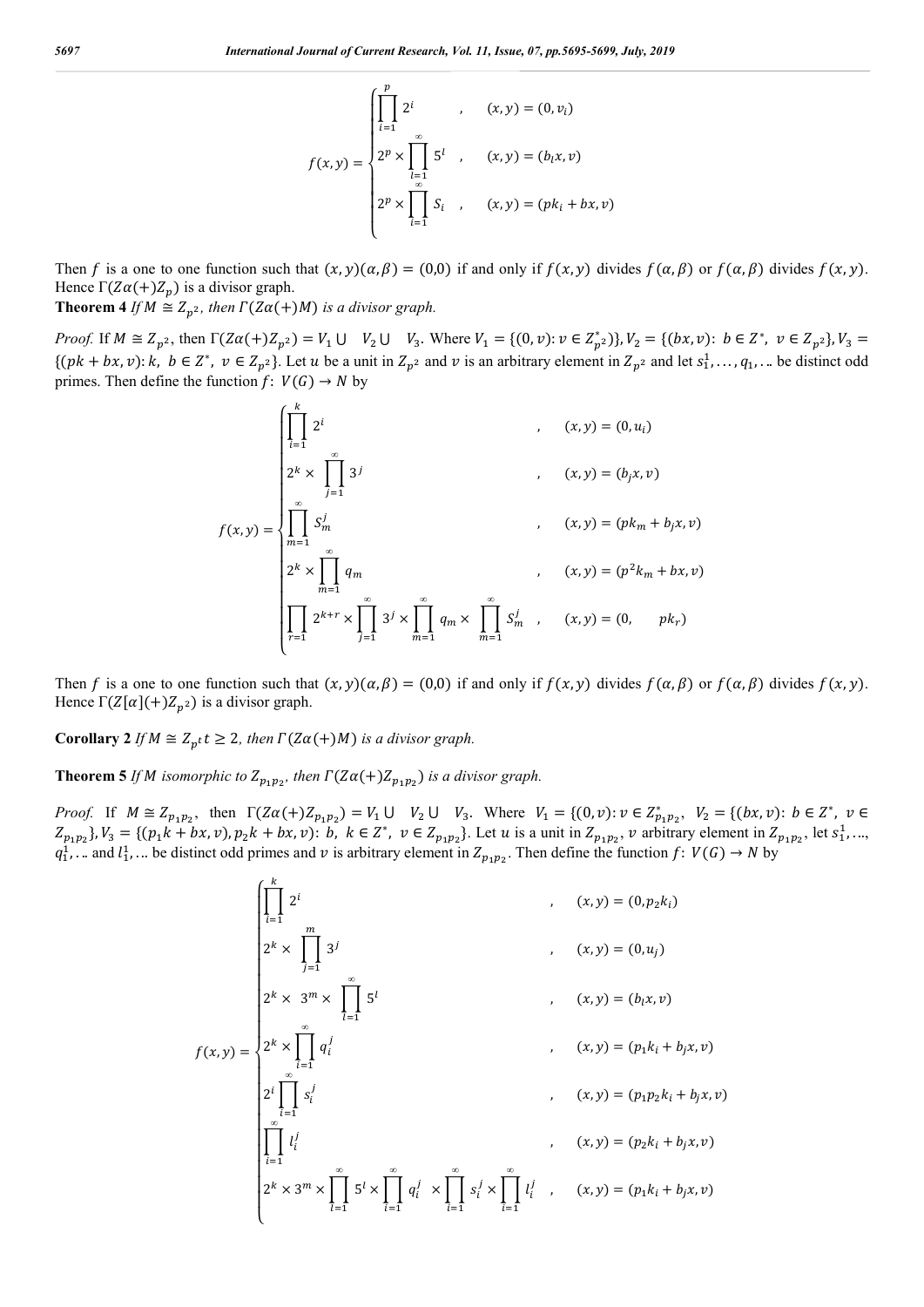Then f is a one to one function such that  $(x, y)(\alpha, \beta) = (0, 0)$  if and only if  $f(x, y)$  divides  $f(\alpha, \beta)$  or  $f(\alpha, \beta)$  divides  $f(x, y)$ . Hence  $\Gamma(Z\alpha(+)Z_{n_1n_2})$  is a divisor graph.

**Theorem 6** *If M* isomorphic to  $Z_{p_1^2p_2}$ , then  $\Gamma(Z\alpha(+)Z_{p_1p_2})$  is a divisor graph. *Proof.* By the same procedure in the previous theorem.

## **3** Divisor graph of  $\Gamma(Z_{p^{\alpha_1}}\alpha(+)Z_{p^{\alpha_2}})$

In this section, we give when  $\Gamma(Z_{p^{\alpha_1}}\alpha(+)Z_{p^{\alpha_2}})$  is a divisor graph. It is clear that  $Z_{p^{\alpha_1}}$  is a  $Z_{p^{\alpha_2}}\alpha$ -module with the modulo operation defined by  $(a + bx)m = am$  if and only if  $p^{\alpha_2}|p^{\alpha_1}$ .

In our investigation, we start the following Lemma which was given in 3.

**Lemma 2** *The zero divisor graph*  $Z^*(Z_m \alpha (+)Z_n) = V_1 \cup V_2 \cup V_3$ *, where*  $V_1 = \{(0, m) : m \in Z_n^*\}$ *.*  $V_2 = \{(a, t): a \in \mathbb{Z}_{m}^* a, t \in \mathbb{Z}_{n}^* \text{ and for some } m \in \mathbb{Z}_{n}^* \text{ we have } am = 0\}.$  $V_3 = \{(a,t): a \in \mathbb{Z}^*(\mathbb{Z}_m \alpha), t \in \mathbb{Z}_n\}$ 

**Theorem 7** *If*  $n = m = p$ , then  $\Gamma(Z_p \alpha (+)Z_p)$  *is a divisor graph.* 

*Proof.* If  $n = m = p$ , then  $\Gamma(Z_p \alpha (+)Z_p) = V_1 \cup V_2 \cup V_3$ . Where  $V_1 = \{(0, v): v \in Z_p^*\}$ ,  $V_2 = \{(bx, v): b \in Z_m^* \alpha, v \in Z_p\}$ . then Γ( $Z_p\alpha(+)Z_p$ ) is complete graph which is a divisor graph.

**Theorem 8** *If*  $m = p^2$  *and*  $n = p$ *, then*  $\Gamma(Z_p \circ \alpha(+)Z_p)$  *is a divisor graph.* 

*Proof.* If  $m = p^2$  and  $n = p$ , then  $\Gamma(Z_{p^2} \alpha (+)Z_p) = V_1 \cup V_2 \cup V_3$ . Where  $V_1 = \{(0, v): v \in Z_p^*\}$ ,  $V_2 = \{(bx, v): b \in Z_{p^2}^*, v \in Z_p^*\}$  $Z_p$ ,  $V_3 = \{(pk + bx, v): k \in Z_{p^2}^*$ ,  $b \in Z \rvert p^2$  and  $v \in Z_p$ . Let  $q_1^1$ , ... be distinct odd primes. Then define the function  $f: V(G) \to V(G)$  $N<sub>by</sub>$ 

$$
f(x,y) = \begin{cases} \prod_{i=1}^{p} 2^{i} & , & (x,y) = (0,v_{i}) \\ 2^{p} \times \prod_{j=1}^{m} 3^{j} & , & (x,y) = (pk_{j}x,v) \\ 2^{p} \times 3^{m} \times \prod_{j=1}^{t} 7^{j} & , & (x,y) = (b_{j}x,v) \\ 2^{p} \times 3^{m} \times \prod_{i=1}^{l} 5^{i} & , & (x,y) = (pk_{i} + pkx,v) \\ 2^{p} \times 3^{m} \times \prod_{i=1}^{l} q_{i}^{j} & , & (x,y) = (pk_{i} + b_{j}x,v) \end{cases}
$$

Then f is a one to one function such that  $(x, y)(\alpha, \beta) = (0, 0)$  if and only if  $f(x, y)$  divides  $f(\alpha, \beta)$  or  $f(\alpha, \beta)$  divides  $f(x, y)$ . Hence  $\Gamma(Z_p \cdot a(+) Z_p)$  is a divisor graph.

**Theorem 9** *If*  $m = p^2$  *and*  $n = p^2$ *, then*  $\Gamma(Z_{n^2} \alpha (+)Z_{n^2})$  *is a divisor graph.* 

*Proof.* If  $m = p^2$  and  $n = p^2$ , then  $\Gamma(Z_{p^2} \alpha (+)Z_{p^2}) = V_1 \cup V_2 \cup V_3$ . Where  $V_1 = \{(0, v): v \in Z_{p^2}^*\}$ ,  $V_2 = \{(bx, v): b \in Z_{p^2}^*\}$  $v \in Z_{p^2}$ ,  $V_3 = \{(pk + bx, v): k \in Z_{p^2}^*$ ,  $b \in Z \rvert p^2$  and  $v \in Z_{p^2}$ . Let  $u_i \neq pk_i$  and  $b_j \neq pk_j$  are elements in  $Z_{p^2}$  and  $q_1^1$ ... be distinct odd primes. Then define the function  $f: V(G) \rightarrow N$  by